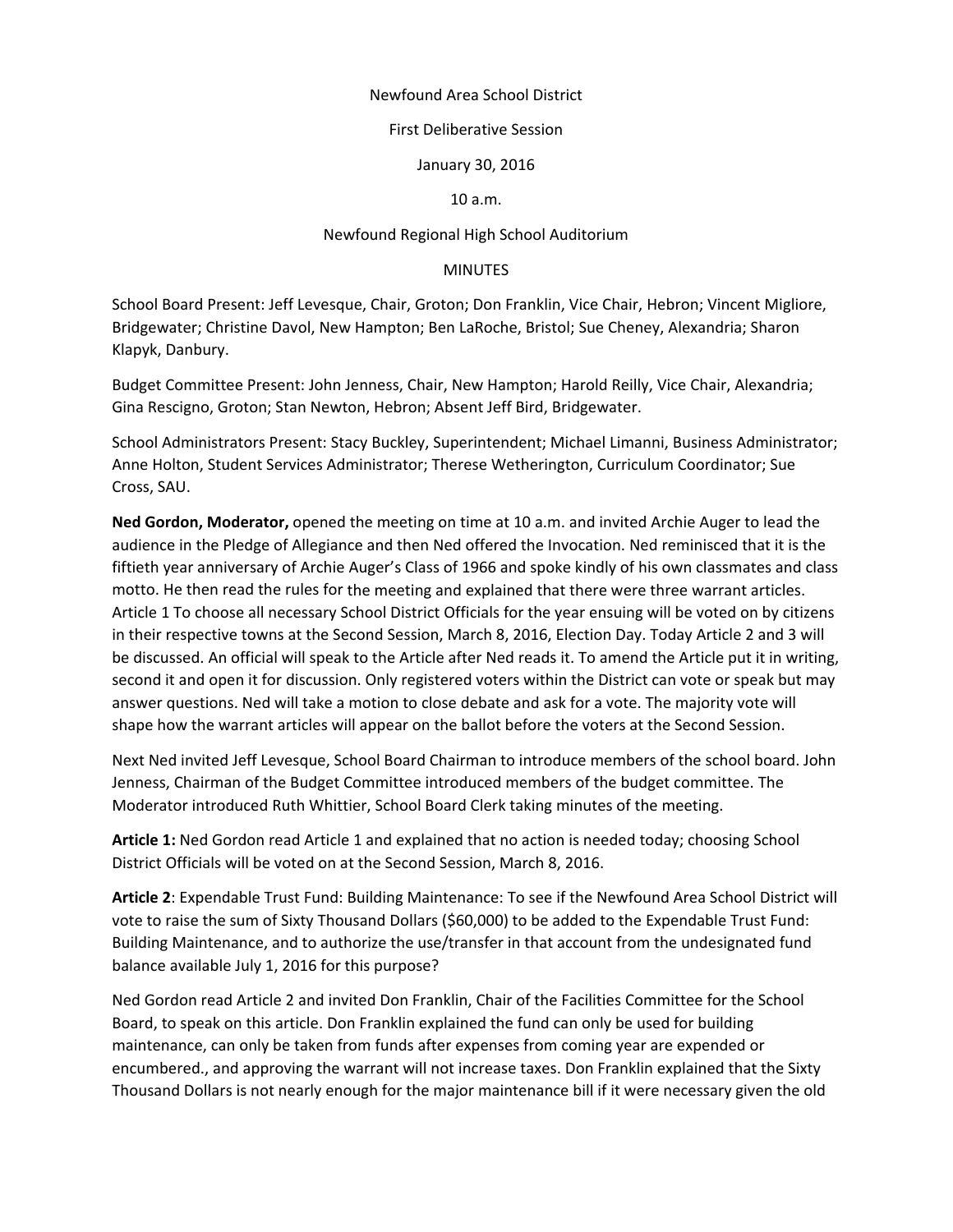age of our buildings. He cited several specific needs that may make it necessary to approve a bond if not enough money is set aside for that purpose. Don Franklin strongly recommended approval of the warrant because of the age of the buildings factor and made a case for why more money should be set aside for maintenance of buildings.

Ned Gordon invited discussion on Article 2. Don Franklin, Hebron spoke to the need to set aside more money for Building Maintenance and he moved to amend Article 2 to raise Sixty Thousand Dollars up to Ninety‐Nine Thousand, Nine Hundred, Ninety‐Nine Dollars (\$99,999). Seconded by Paul Manganiello, Bristol.

The Moderator reiterated that this proposed amendment increases the \$60,000 amount proposed in Article 2 from \$60,000 to \$99,999.

Steve Spafford, Groton asked does this impact the new school proposed? Don Franklin answered there are no specific plans for a new building, just for Building Maintenance. Steve was relieved because he would rather see repairs than a new school.

Ruby Hill, Danbury explained that the figure has remained at \$60,000 every year for quite a while.

Vincent Migliore, Bridgewater offered additional data that the current Expendable Trust Fund balance is \$120,000 so if there is a fund at the end of the year it will be added to the \$60,000. He opposed the amendment.

No more discussion. Archie Auger moved to close the debate. Voice Vote was taken and the motion passed to close debate on the amendment to Article 2.

Next the Moderator asked for a Vote on the amendment itself. Voice Vote was too close to call so a show of hands was counted. A Yes Vote meant a higher figure of \$99,999 and a No Vote meant the figure stayed the same at \$60,000.

Final Vote. Yes, higher figure, 28.

No, stay the same, 19.

*Amendment Passed* The new figure \$99,999 to be added to the Expendable Trust Fund will appear on Article 2.

Vincent Migliore, Bridgewater added a point that one of the concerns at considering this amount is that if it is too high it may be voted down on Voting Day. Susan Duncan, Bristol also questioned the necessity of the increase if the risk is there to lose everything.

Cote moved to close debate, Sue Cross seconded. Vote was taken on Article 2.

*Article 2 Passed on a Voice Vote* Article 2 will appear on the ballot March 8 as amended with figure change.

**Article 3: Operating Budget:** To see if the Newfound Area School District will raise and appropriate as an operating budget, not including appropriations by special warrant articles and other appropriations voted separately, the amounts set forth on the budget posted with the warrant or as attended by vote of the "First Session", for the purposes set forth therein, totaling Twenty‐Two Million, Eight Hundred Twelve Thousand and Seven Hundred Sixty Dollars (\$22,812,760)? Should this article be defeated, the Default Budget shall be Twenty‐Three Million, Two Hundred Eighty‐Five Thousand, Seven Hundred and